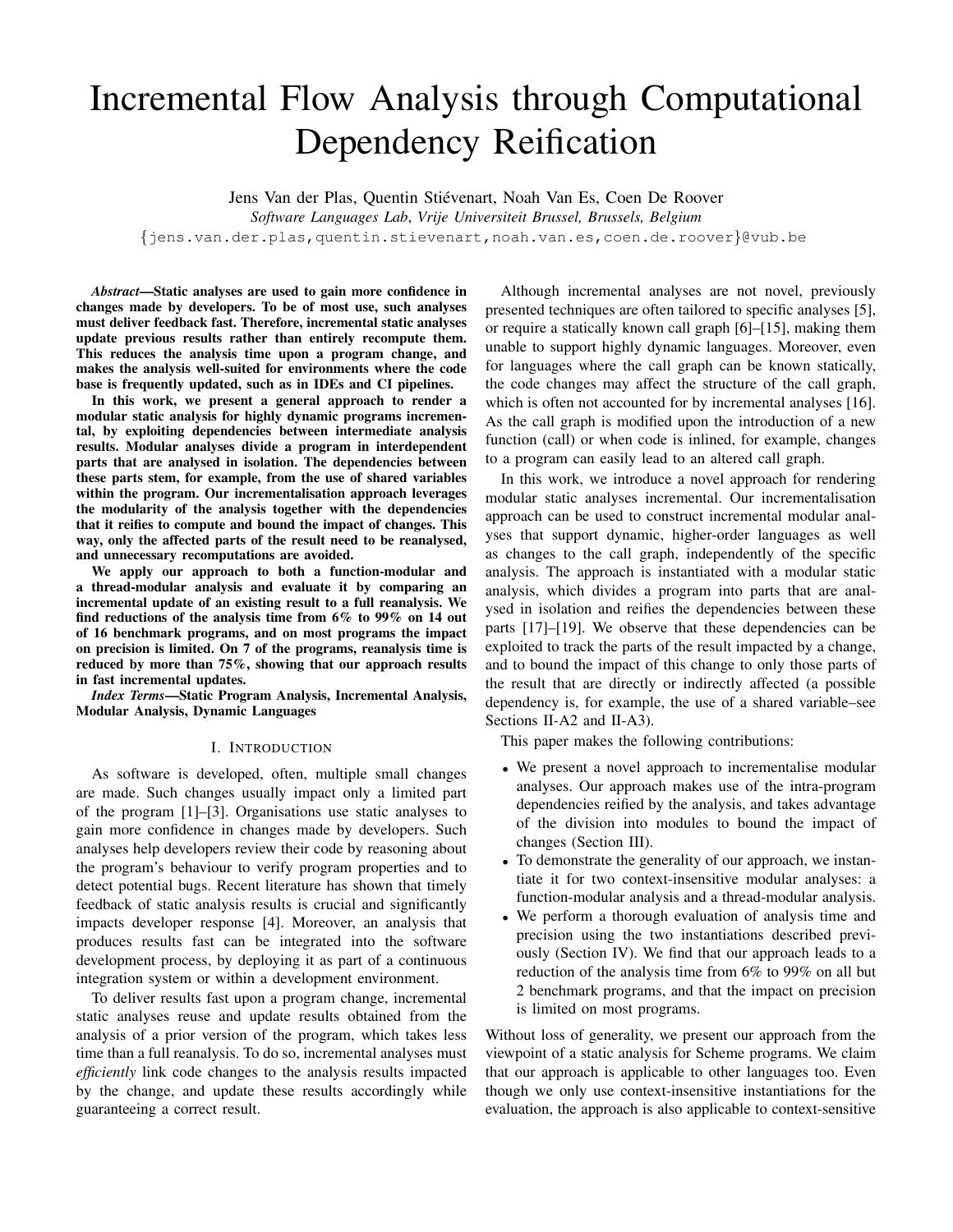analyses, as is shown by the example in Section II-A2.

#### II. BACKGROUND

In this section, we cover background material on modular static analysis and on how we represent *changes* to a program.

#### *A. Modular Static Analysis*

Modular static analysis [20] is an approach to static analysis that scales well, and that can achieve good precision with low memory consumption [17], [19], [21]–[23]. Our incrementalisation approach is enabled by the design of modular analyses.

In a modular static analysis, the analysis of a program is decomposed into the analysis of elements of the program called *modules*. These modules can for example be function definitions [17], classes, or thread definitions [19], [22]. The analysis approximates the run-time equivalent of these modules as *components*. For example, a component corresponding to a function definition is a function invocation, containing not only the function definition but also its arguments and lexical environment. Other examples of components are class instances and threads. Hence, one module can correspond to multiple components created by the analysis.

Each component is analysed in isolation from every other. In the ideal case, the analysis result is obtained by composing the analysis results of all components. Since modules are usually a fraction of the program size, the analysis of each component is performed quickly and can be tuned to have a high precision.

In practice, however, components may interfere with each other: functions can call each other, classes interact, and threads may spawn other threads or read from shared variables. In a modular analysis, these interferences are reified as *dependencies* between components. When a new dependency is found or an existing dependency is updated, the analysis schedules the affected components for reanalysis, possibly triggering more dependencies until a fixed point is reached.

*1) Algorithm for a Modular Analysis:* We now briefly present a general approach to modular program analysis more formally, independently of the actual definitions of module and component. A modular analysis consists of two alternating phases: an *intra-component analysis* that analyses a single component while inferring its dependencies, and an *intercomponent analysis* that schedules intra-component analyses based on their dependencies until a fixed point is reached.

The inter-component analysis keeps track of:

- 1) the analysis state,  $\sigma$ , which we detail shortly;
- 2) a set of visited components  $V$ ;
- 3) a mapping of dependencies to components *Deps*;
- 4) a work list of components to visit *Work*.

The first three items constitute the analysis result (the work list will always be empty at the end of an analysis). The goal of the analysis is to compute the analysis state so that it over-approximates its concrete counterpart. More specifically, the analysis over-approximates all possible values for each variable in the program. To that end, the analysis state is a *global store* σ, which maps *abstract addresses* to *abstract values*. Each program variable will be associated to an abstract Algorithm 1: Inter-component analysis.

```
1 Function interComponentAnalysis() is
        // Work, V, Deps, and \sigma are globally
            available.
2 Work := {Main}, V := \emptyset, Deps := \lambda d.\emptyset, \sigma := \lambda x.\bot;
 3 computeFixedpoint();
4 end
 5 Function computeFixedPoint() is
 6 while Work \neq \emptyset do
 7 \mid \text{cmp} \in \text{Work};\mathbf{s} | Work := Work \ {cmp};
 \mathfrak{g} \quad | \quad | \quad (\sigma', C, U, T) = \text{intra}(\text{cmp}, \sigma);10 \sigma := \sigma';11 | foreach d \in U do
             Deps := Deps[d \mapsto Deps(d) \cup \{cmp\}];12 foreach d \in T do Work := Work \cup Deps(d);13 | | V := V \cup \{cmp\};14 Work := Work \cup (C \setminus V);15 end
16 end
```
address, which will in turn be mapped (by  $\sigma$ ) to an abstract value approximating the variable's possible concrete values.

Function interComponentAnalysis in Algorithm 1 shows the inter-component analysis. Initially, the work list contains a special component Main, representing the entry point of the program under analysis (e.g., the top-level expression, the Main class, or the initial thread of the program). The initial visited set, store and dependency map are empty (line 2). Then, a fixed-point computation is started (line 3), which finishes when the work list is empty (line 6).

Each iteration, a component is selected from the work list and analysed by the intra-component analysis (lines 7– 9). The intra-component analysis is performed by a function *intra* and depends on the programming language considered and on the definitions of module and component. The intracomponent analysis returns the updated analysis state  $\sigma'$ , a set of discovered components  $C$ , a set of inferred dependencies for the current component U, and a set of dependencies *triggered* T. A triggered dependency indicates that a specific part of the analysis state has been updated by the intra-component analysis. As other components may depend on this part of the analysis state, a dependency in  $T$  indicates to the intercomponent analysis that the dependent components must be reanalysed to take this update into account.

Next, the state of the analysis is updated (line 10) and the dependencies are registered in the dependency map *Deps* (line 11). Components are then added to the work list as follows: all components that depend on a dependency that was triggered by the analysis of the current component need to be reanalysed (line 12). The current component is marked as visited (line 13), and all new components, i.e., the components discovered except the ones that have been visited already, are added to the work list as well (line 14). Then, the algorithm proceeds with the next component in the work list.

Algorithm 1 illustrates how a modular analysis reifies intraprogram dependencies as inter-component dependencies, and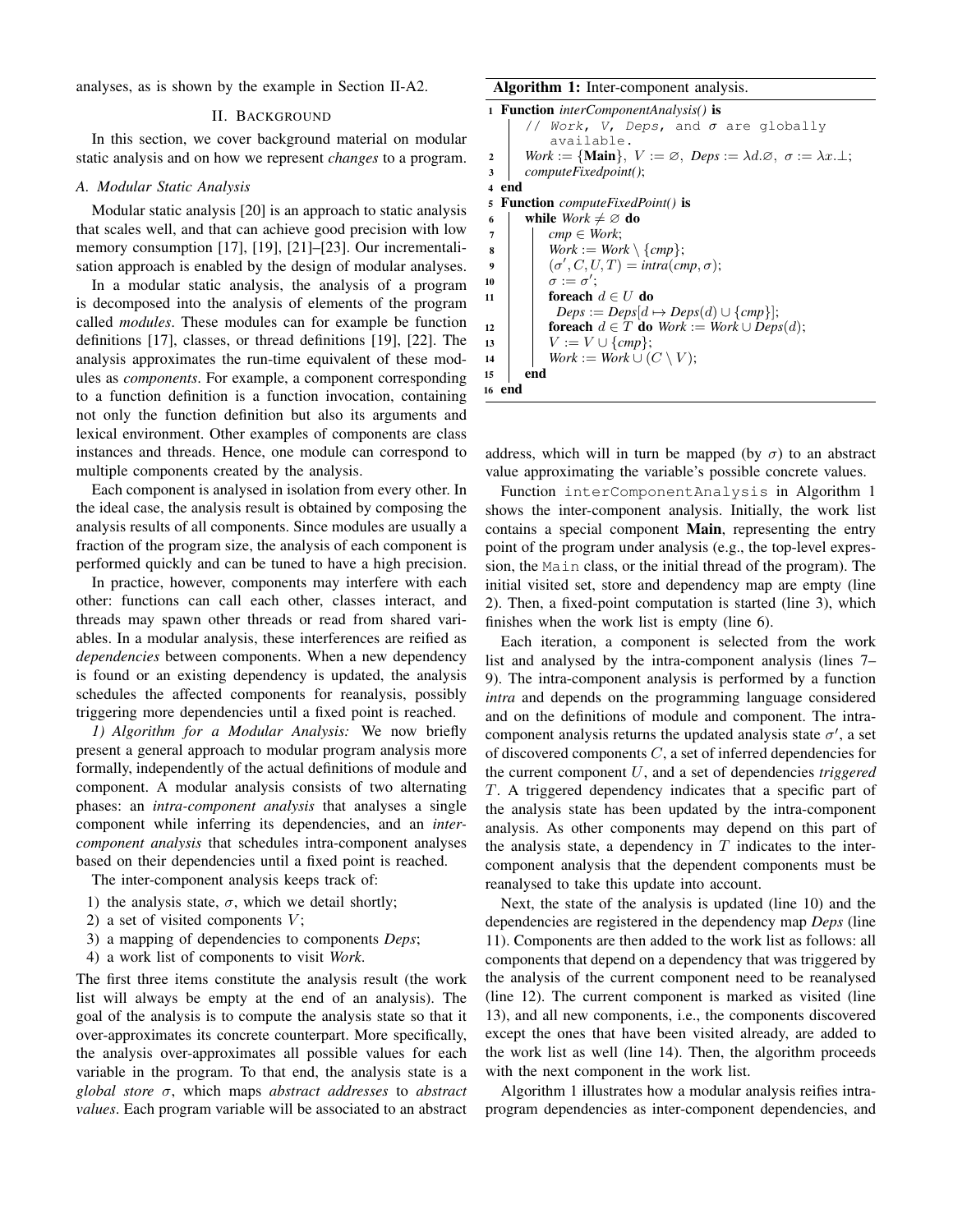

Fig. 1. ModF components for the (incorrect) sequential computation of the n<sup>th</sup> Fibonacci number. An arrow from  $c_1$  to  $c_2$  indicates that  $c_2$  was discovered during the intra-component analysis of  $c_1$ . Component contexts consist of the call expression, which is used to denote the components in the figure. No components are created for calls to built-in functions such as +.

how these dependencies are used to drive the analysis: a component is only reanalysed when another component updates a part of the analysis state upon which the former component depends. This way, the analysis of one component takes into account the analysis results of all other components it depends on. To demonstrate the generality of our incrementalisation approach, we will apply it to two types of modular analyses, each with different definitions for module and component.

*2) Function-modular Analyses:* In the function-modular analysis we consider, modules correspond to function definitions, and components correspond to function calls. Such an analysis is referred to as a *ModF* analysis in the literature [17].

In a ModF analysis, when a function is called, this function is not directly analysed. Rather, a component corresponding to the function call is created and scheduled for analysis if the component has not been analysed before. A new dependency is registered from the caller to a specific address in the store that will contain the return value of the callee. When the analysis of a component terminates, this specific address is written to and the corresponding dependencies are triggered. For the analysis of programs in a language with first-class functions such as Scheme, a component consists of a function definition, its defining environment, and an optional *component context* that can be used to tune the precision of the analysis.

A ModF analysis knows two types of inter-component dependencies: *read* and *write*. Using these dependencies, the inter-component analysis is made aware of how addresses in the store are used by components, and can schedule the reanalysis of components accordingly.

Figure 1 illustrates a ModF analysis. The figure shows the components created by the analysis of a program computing the n<sup>th</sup> Fibonacci number, and indicates how components are discovered. In the example, the call expression is used as



Fig. 2. ModConc components for the concurrent computation of the n<sup>th</sup> Fibonacci number using empty component contexts. An arrow from  $c_1$  to  $c_2$ indicates that  $c_2$  was discovered during the intra-component analysis of  $c_1$ .

the component context. The analysis starts with the top-level expression of the program, which is represented by the **Main** component. When fib is called, a new component is created. The analysis of this new component will itself create two new ModF components. As components are only distinguished by a closure (fib in all cases) and a context (the calling expression), no other components are created.

*3) Thread-modular Analyses:* In the thread-modular analysis we consider, a module corresponds to a thread definition, and a component corresponds to a spawned thread. These are referred to as *ModConc* analyses in the literature [18], [19].

In a ModConc analysis, a component is created when a new thread is spawned. For a concurrent extension of Scheme, a component consists of the expression to be evaluated concurrently, the lexical environment of this expression, and an optional context. As in the case of ModF, ModConc knows two types of dependencies: *read* and *write*.

Figure 2 illustrates a ModConc analysis for a program that computes the n<sup>th</sup> Fibonacci number in parallel. The figure shows the components and indicates how components are discovered. In the example, component contexts are empty. The analysis starts with the Main component, and a second component is created upon the analysis of fork. This component encounters the fork expression again during its analysis, but since component contexts are empty, the same component is encountered and no new component is created. Therefore, the analysis result only contains two components.

# *B. Change Representation*

To represent changes in a program, we take inspiration from Palikareva et al.'s *patch annotations* [24], and annotate programs with *change expressions*. As such, both the original and updated version of a program are represented by a single annotated program. The use of these change expressions avoids the trouble of unifying different program versions, allowing us to focus on the core problem of incrementalisation, rather than on the difficult tasks of change distilling [25] and change analysis [26], [27]. We assume that, upon a program change or from a version control system, a change distiller inserts the required annotations in the program AST. To facilitate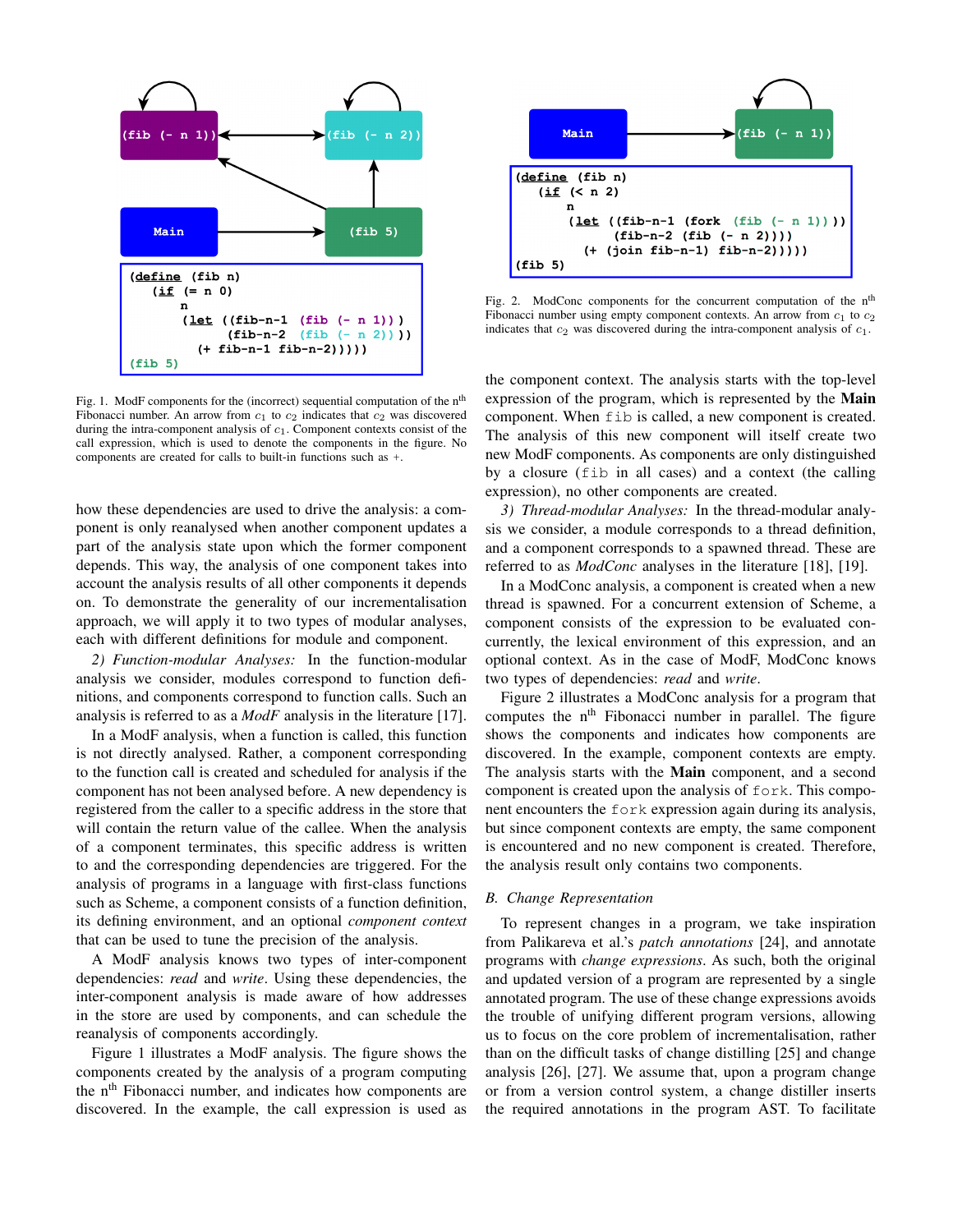```
(define (fib n)
  (if (<change> (= n 0) (< n 2))
      n
      (let ((fib-n-1 (fib (- n 1)))
            (fib-n-2 (fib (- n 2))))
        (+ fib-n-1 fib-n-2))))
```
Listing 1: An annotated Fibonacci, fixing a bug in the end condition.

```
(define (fib n)
  (if ((<change> = <) n (<change> 0 2))
     n
      (let ((fib-n-1 (fib (- n 1)))
            (fib-n-2 (fib (- n 2))))
        (+ fib-n-1 fib-n-2))))
```
Listing 2: A Fibonacci with fine-grained annotations.

the evaluation of our approach, we currently insert change expressions manually in the program text.

As an example, consider the annotated program in Listing 1, fixing a bug in the program of Figure 1. In this program, the annotation denotes a change to the condition of the ifexpression: the condition has changed from  $(= n 0)$  in the original program to  $(< n 2)$  in the updated version.

In contrast to Palikareva et al., our change expressions really are expressions and not annotations. This way, no invasive changes to the parser of the analysis are needed. However, some parts of the program cannot be edited as freely as with annotations: the entire program –including the change expressions– must still be a valid expression. It is therefore sometimes necessary to use more coarse-grained changes than with annotations. For example, to change the parameter list of a function, the entire function definition needs to be put inside a change expression, and to change a let special form into a  $let*$  special form, the entire  $let-expression$  must be put inside a change expression.

In general, change expressions may be applied at several levels of granularity. Consider for example the program in Listing 2. Here, the two annotations together represent the same change as the single one in Listing 1.

## III. APPROACH

In this section, we describe our approach to incrementalise a modular analysis. Our approach is applicable to modular analyses of which the intra-component analysis infers dependencies, such as in Algorithm 1 for example.

To analyse the original program, a modular analysis as explained in Section II-A1 is performed. As a matter of convenience, our initial analysis already takes an annotated program, but ignores the annotations and treats the program as if it does not contain changes. We first give some additional details about how we denote program changes, before outlining how the analysis is incrementalised using our approach. For our ModF analysis, we assume function calls to be consistently updated when the arity of a function changes.

#### *A. Change Categories*

There are three categories of changes that can appear in a Scheme program:

- i. Adding an expression to a sequence of expressions.
- ii. Removing an expression from a sequence of expressions.
- iii. Modifying the lexical environment of expressions. Changes of this type include moving an expression to a different scope and adding or removing bindings to/from an existing scope.

Any change can be regarded as a combination of changes in these categories. For example, modifying an expression is a combination of removing and adding an expression. Note that some changes, such as inlining a function call in a ModF analysis, may impact the creation of components. Also note that changes of type iii. may sometimes coincide with types i. and ii., e.g., when an expression is moved to a different scope.

The change expressions we use can represent all type of changes. Adding an expression is represented as (<change> #f new-exp), where #f indicates the absence of an expression, and removing an expression is represented as (<change> old-exp #f).

Changes of type iii. can be represented by enclosing all expressions affected by the change in the lexical environment inside the change expression. For example, defining a new variable may be represented as  $(\langle \text{change} \rangle \ \ (+ \ x \ 1)$ (let  $((y 1))$   $(+ x y))$ ). This however may lead to changes that are too coarse-grained. For example, adding a new definition at the beginning of a program will affect the entire program, and the incremental analysis will degenerate into a full reanalysis.

Using this kind of coarse-grained changes can be avoided by updating the internal data structures of the analyser to account for the changes to the environment of expressions. These updates are difficult as environments may be stored in several of the internal data structures of the analyser. For example, in lexically-scoped languages such as Scheme, environments are stored in closures. As closures are (abstract) values within the analysis, they are present in the store  $\sigma$  of the analysis. The complexity of these updates depends, for example, on the parameters used to tune the precision of the analysis. For example, if component contexts need to be updated, this may affect the number of components, and hence the dependency map *Deps*, as well as the addresses in the store. Hence, dealing with this kind of updates to the internal data structures of the analyser may not be trivial.

Instead, we avoid this complexity by introducing new bindings in the original program or the updated program as follows. In case a new variable is defined in the change, we represent this as  $(\text{let } ((y \text{ (change>} \# f 1))))$  $(+ x (*change* > 1 y))$ . When a variable is removed, we similarly replace the value it is bound to by #f. The environments therefore remain unchanged, but the binding is updated. Hence, the analyser's data structures do not need to be updated upon a program change, and changes of type iii. can be fine-grained as well.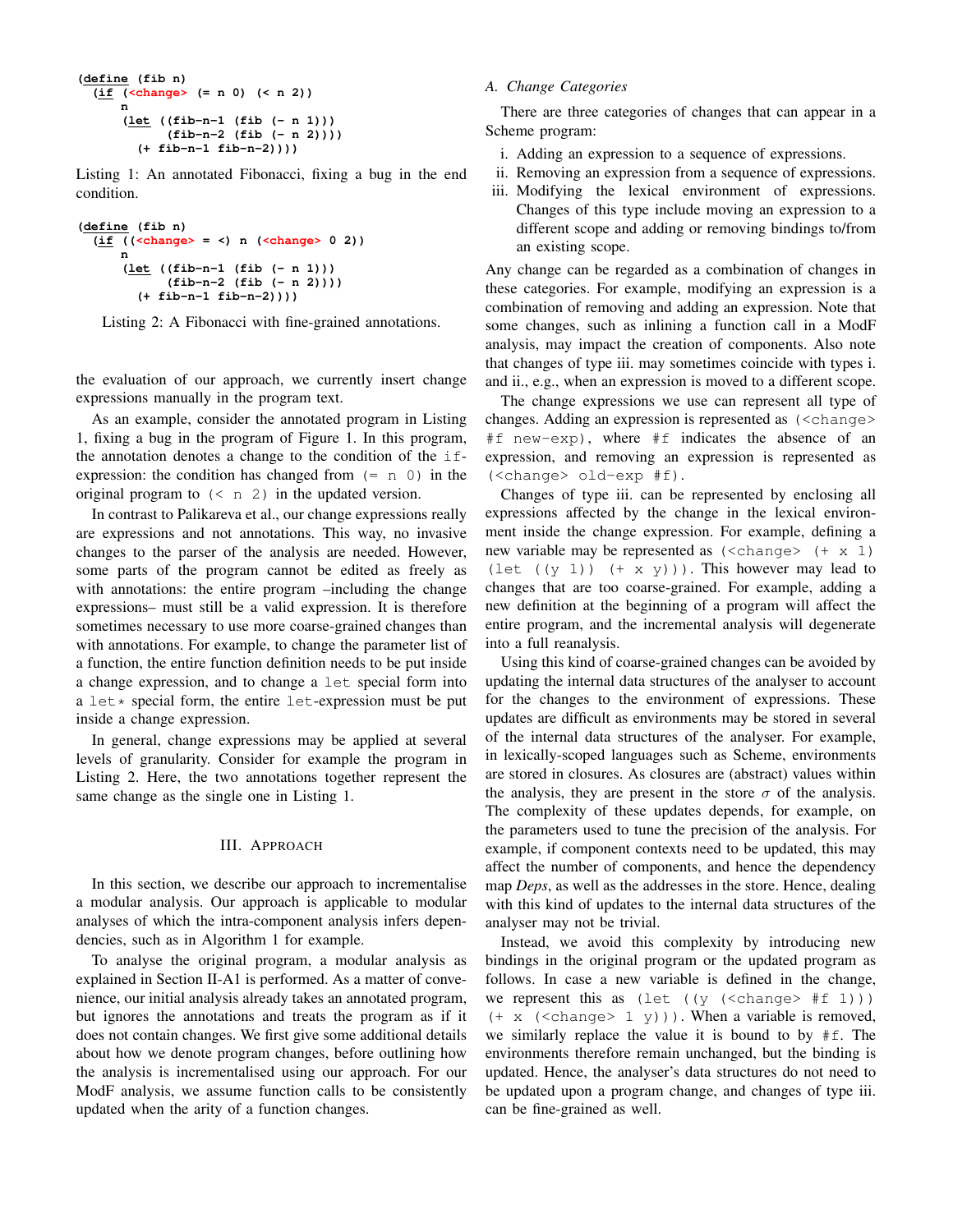Algorithm 2: The analyze function of the intracomponent analysis.

|                         | <b>1 Function</b> analyze(e: Expr, $\rho$ : Env, cmp: Comp) is |
|-------------------------|----------------------------------------------------------------|
|                         | // cmp is the current component.                               |
|                         | // trackMap is globally available.                             |
|                         | // trackMap:: $Map[Expr \rightarrow Set[Comp]]$                |
| $\mathbf{2}$            | $trackMap := trackMap[e \mapsto trackMap(e) \cup \{cmp\}];$    |
| 3                       | switch type of $e$ do                                          |
| $\overline{\mathbf{4}}$ | <b>case</b> variable(id) <b>do return</b> lookup(id, env);     |
| 5                       | case $fnCall(f, args)$ do                                      |
| 6                       | <b>return</b> analyzeCall(f, args, $\rho$ );                   |
| 7                       | end                                                            |
| 8                       | <b>case</b> <i>if</i> ( <i>pred, then, else</i> ) <b>do</b>    |
| $\boldsymbol{9}$        | <b>return</b> analyzeIf(pred, then, else, $\rho$ );            |
| 10                      | end                                                            |
| 11                      | case $\dots$ do $\dots$ ;                                      |
| 12                      | end                                                            |
|                         | 13 end                                                         |
|                         |                                                                |

#### *B. Change Impact Calculation*

Upon a change to the program, the analysis result needs to be updated. The result of a modular analysis consists of the analysis state, the set of visited components, and a mapping of dependencies to components. Hence, upon a change within the program, the analysis has to infer which components are impacted by the change and reanalyse them. Due to the modular design of the analysis, only the components that are directly impacted by the change must be explicitly scheduled for reanalysis. Components that are transitively impacted by a change need to be reanalysed as well. These, however, will be scheduled for reanalysis by the modular analysis itself when a dependency on which the components depend is triggered. This step in our approach already demonstrates how our incremental analysis benefits from modularity: the modular analysis will not only ensure that *all* components that are impacted directly or indirectly are reanalysed, but also that *only* those components are reanalysed.

To infer the components that are directly impacted by program changes, different approaches are possible depending on the type of modular analysis. For example, when using a ModF analysis, the components directly impacted by a change can be inferred lexically from the source code, by inspecting which function definitions are impacted. This is however not possible for a ModConc analysis, for example, as threads may execute code from multiple functions and it cannot always be inferred lexically which parts of the program a thread executes. We therefore propose a tracking approach, which is applicable to every type of modular analysis.

Our tracking approach works as follows. An intracomponent analysis performs a fixed-point computation during which it steps through the code corresponding to the component. The analysis steps through the expressions one by one. Typically, an analyze function that checks the type of the expression and acts accordingly is used, as shown in Algorithm 2. Note that neither this analyze function nor the case splitting are needed by our approach, but we use them

|                         | 1 <b>Function</b> findUpdated(e: Expr): Set[Expr] is                       |
|-------------------------|----------------------------------------------------------------------------|
| $\overline{2}$          | switch type of $e$ do                                                      |
| 3                       | <b>case</b> <i>change</i> ( <i>old, new</i> ) <b>do return</b> $\{old\}$ ; |
| $\overline{\mathbf{4}}$ | otherwise do                                                               |
| 5                       | <b>return</b> subExpressions(e).flatMap(findUpdated);                      |
| 6                       | end                                                                        |
| 7                       | end                                                                        |
| s end                   |                                                                            |
|                         | <b>9 Function</b> findAffected() is                                        |
|                         | // program is globally available.                                          |
| 10                      | $affectedExpr := findUpdate(program);$                                     |
| 11                      | $affectedComp := \varnothing$ ;                                            |
| 12                      | <b>foreach</b> $e \in \text{affectedExpr}$ <b>do</b>                       |
|                         | $affectedComp := affectedComp \cup trackMap.get(e);$                       |
| 13                      | return affectedComp;                                                       |
| 14 end                  |                                                                            |



Fig. 3. Fix for the incorrect program of Figure 1. Only the Main component is not directly affected.

to illustrate how tracking should be incorporated. During the intra-component analysis, every expression that is encountered is registered (line 2). To this end, a mapping of expressions to sets of components is created (*trackMap*), which links an expression to all components during the analysis of which it was encountered. Hence, an expression that is never encountered during an analysis will be mapped to an empty set.

After the annotation of the AST with changes by the change distiller, the updated AST is traversed to collect all expressions that change (function findUpdated in Algorithm 3). Given these expressions, *trackMap* can be used to infer which components have been impacted directly by the change (function findAffected in Algorithm 3).

Consider the change made to the Fibonacci program in Figure 3. Our change tracking algorithm will infer that three out of the four components are directly impacted, only the component corresponding to Main is not.

Due to the way the directly impacted components are computed, we expect that the granularity of change expressions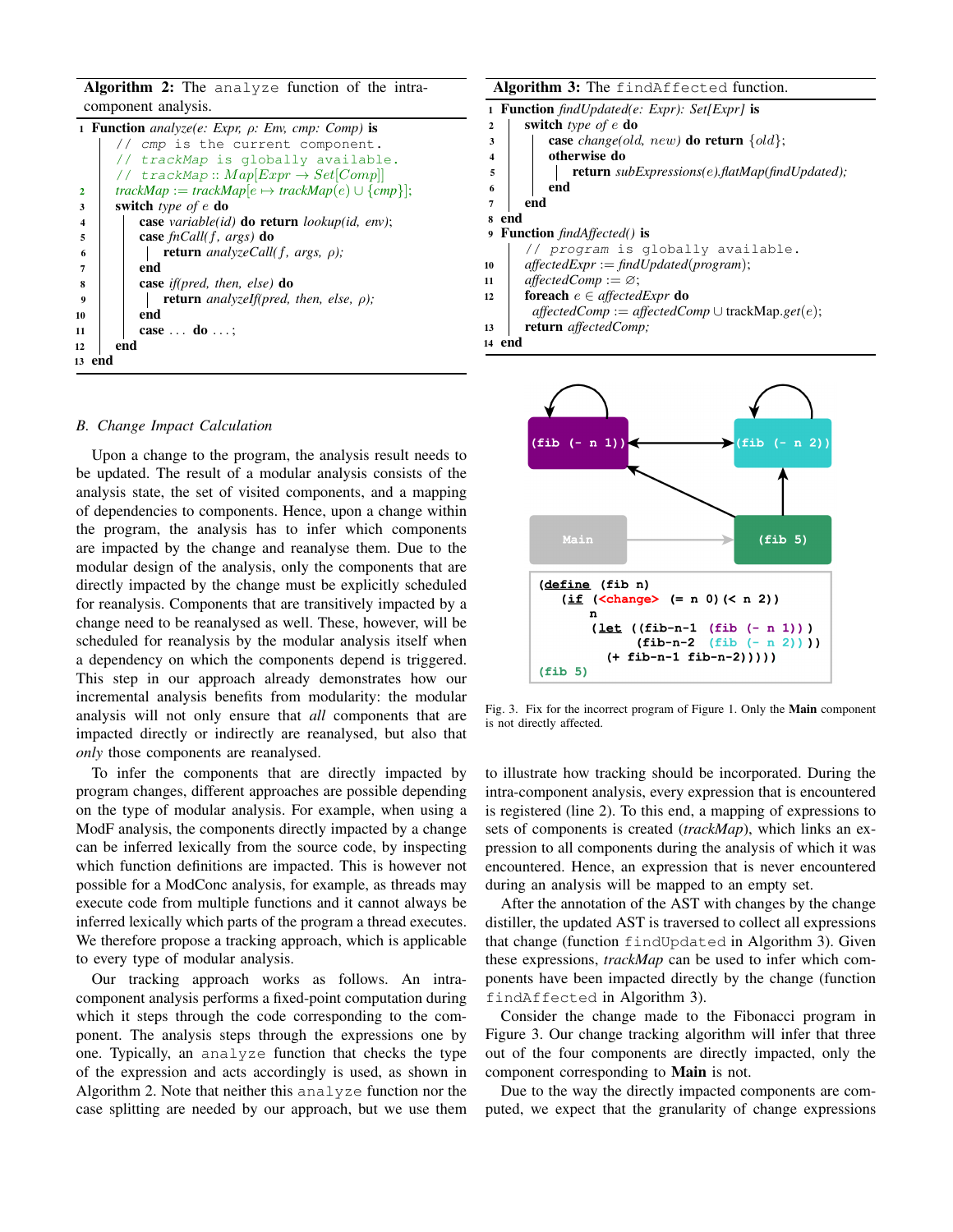# Algorithm 4: Incremental update.

| 1 <b>Function</b> <i>incrementalUpdate()</i> is |  |  |  |  |  |  |  |  |  |  |  |  |  |  |
|-------------------------------------------------|--|--|--|--|--|--|--|--|--|--|--|--|--|--|
| $// V, Deps, and \sigma remain unchanged.$      |  |  |  |  |  |  |  |  |  |  |  |  |  |  |
| 2   Work := findAffected();                     |  |  |  |  |  |  |  |  |  |  |  |  |  |  |
| 3   computeFixedpoint();                        |  |  |  |  |  |  |  |  |  |  |  |  |  |  |
| 4 end                                           |  |  |  |  |  |  |  |  |  |  |  |  |  |  |

can have an influence on the number of components that are inferred to be impacted directly. The reason for this lies in the points of the program where the control flow may follow one of several branches, as is the case for an ifexpression for example. If the initial analysis for a component is precise enough to infer that only a specific branch is taken, the expressions of the other branches will not be related to the component by *trackMap*. Hence, if a change only spans a branch that was not taken, the corresponding component will not be inferred as being directly impacted. Therefore, changes spanning fewer branches may lead to fewer components being reanalysed.

## *C. Update of Analysis Results*

After the set of directly impacted components has been computed, the analysis results can be updated, so as to obtain an over-approximation of the behaviour of the new program version.

To update the results, the set of directly impacted components is added to the work list of the modular analysis and the analysis is restarted, as shown in Algorithm 4. In the example of Figure 3, these are the components corresponding to (fib 5), (fib  $(-n 1)$ ) and (fib  $(-n 2)$ ). Remember that no other components need to be added to the work list, as components that are indirectly impacted by the changes will be scheduled for reanalysis by the modular analysis itself. For this, the analysis uses the inter-component dependencies that were reified in *Deps* during the initial program analysis. Consider the previous example. If the return value of the component (fib 5) changes, this will trigger a dependency causing Main to be reanalysed as well. However, when this value does not change, Main is not impacted by the change and is not reanalysed. Note that even though a value within the program may change, the corresponding abstract value used by the analysis may remain the same. For example, if a value is represented by its type in the abstract, **Main** does not need to be reanalysed.

During reanalysis, more dependencies can be inferred and new components can be discovered, as a regular modular analysis is performed. The results of the analysis are monotonically updated until a new fixed point is reached, i.e., no analysis results are "cleared" by the incremental update. Therefore, values can never be more precise than the values computed by a full reanalysis: the incrementally updated results overapproximate both the old and new program version, whereas a full reanalysis only has to over-approximate the new version. Because incremental analyses are run on small program changes, this is not expected to significantly deteriorate the

precision of the analysis. However, throughout a series of incremental reanalyses, this can result in a more significant loss of precision. We consider the invalidation of analysis results as future work.

#### IV. EVALUATION

To evaluate our approach, we have applied our incremental analysis to two different modular analyses for Scheme, a function-modular and a thread-modular analysis. Using these instantiations, we aim to answer the following questions:

- RQ1 Does an incrementalised modular analysis result in a reduction of analysis time in comparison to a full reanalysis of the modified program?
- RQ2 How precise is an incremental update compared to a full reanalysis of the modified program?
- RQ3 What is the impact of the granularity of the components on the effectiveness of our approach?

## *A. Set-up and Benchmark Programs*

Our approach, including the change expressions and two instantiations described above, has been implemented in MAF [28], a research framework for modular static analysis. We now describe the two instantiations of the incremental analysis used for evaluation in more detail, together with the benchmark programs used for each instantiation. Both instantiations approximate values by their type, except for functions that are approximated as sets of abstract closures, and use empty component contexts.

*1) ModF Analysis for Scheme:* The first instantiation used to evaluate our approach is a ModF analysis for Scheme [17]. The implementation of the intra-component analysis follows a big-step semantics. With this instantiation, we use a set of seven benchmarks programs to which change expressions have been added. These are listed in Table I, which also explains the changes made to the programs<sup>1</sup>.

*2) ModConc Analysis for Scheme:* The second instantiation used to evaluate our approach is a ModConc analysis for Scheme [18], [19]. The ModConc benchmark programs use a version of Scheme that contains threads and locks, which are the concurrency constructs used in the ModConc literature. The implementation of the intra-component analysis follows a small-step semantics. With this instantiation, we use a set of nine benchmarks programs to which change expressions have been added. These are listed in Table II, which also explains the changes made to the programs<sup>1</sup>.

## *B. Evaluation Method*

To answer the research questions posed above, we use the following metrics:

1) The *analysis time*: we measure the time needed by (1) the initial analysis of the program, (2) an incremental update of the analysis results and (3) a full reanalysis of the updated program. To gain certainty in our measurements,

<sup>1</sup>The benchmark programs for ModF and ModConc are available at https: //github.com/jevdplas/SCAM2020-Benchmarks.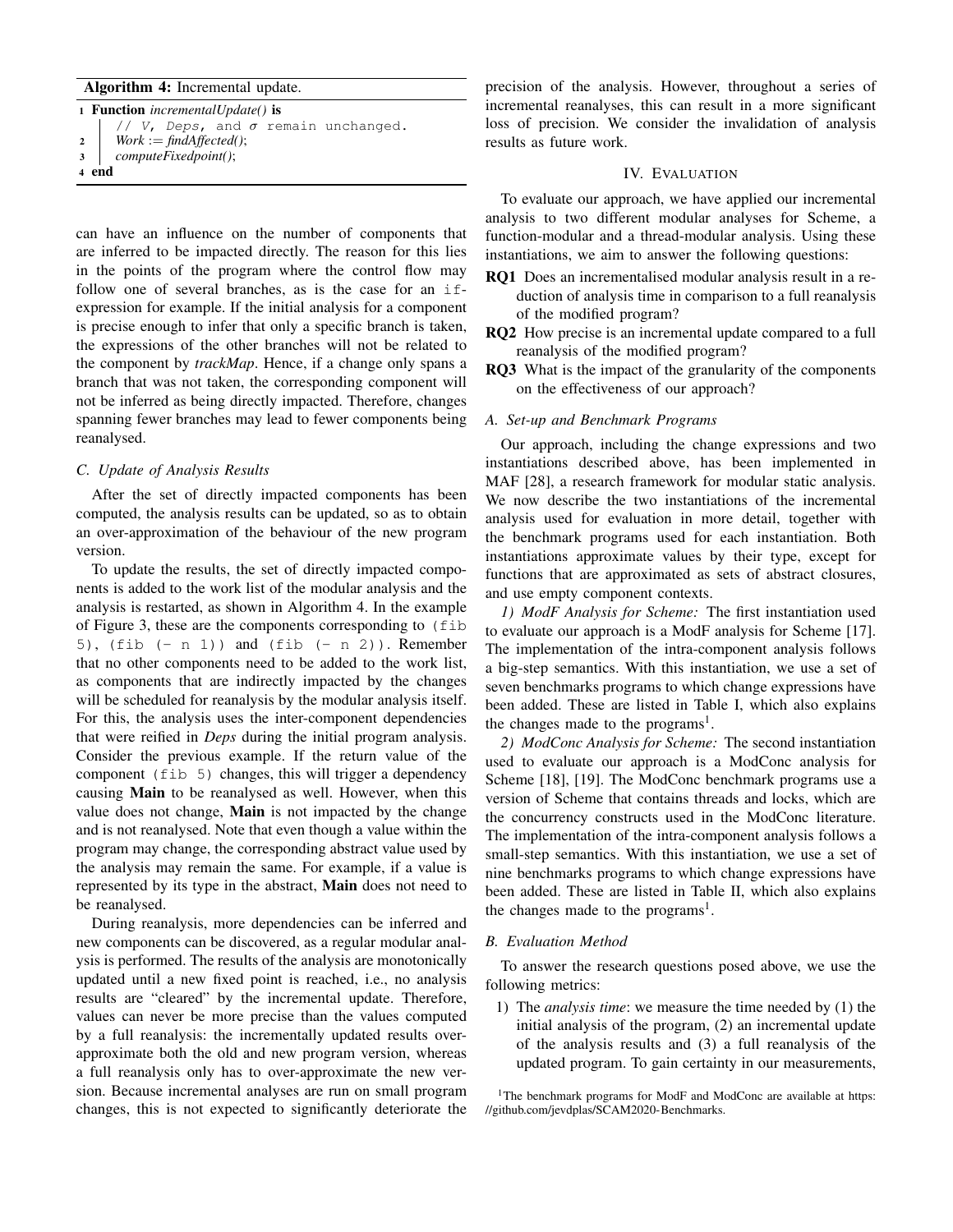#### TABLE I

THE BENCHMARK PROGRAMS FOR THE MODF EVALUATION, RETRIEVED FROM VARIOUS SOURCES. LINES OF CODE AS COUNTED WITH CLOC.

| <b>Benchmark</b>           | LOC- | Description of the Sequential Program                                                              | <b>Changes</b>                                                                                     | #Changes |
|----------------------------|------|----------------------------------------------------------------------------------------------------|----------------------------------------------------------------------------------------------------|----------|
| mceval-dynamic             | 246  | Meta-circular evaluator for Scheme, executing a<br>small Scheme program.                           | Changed the evaluator so procedures<br>become dynamically scoped.                                  |          |
| leval                      | 378  | Lazy Scheme evaluator,<br>used to perform some list computations.                                  | Changes to the evaluator so that only<br>specific arguments are evaluated lazily.                  |          |
| multiple-dwelling (fine)   | 404  | Evaluator for a non-deterministic Scheme,<br>used to solve an allocation problem.                  | Fine-grained changes to the<br>input for the evaluator.                                            |          |
| multiple-dwelling (coarse) | 434  | Evaluator for a non-deterministic Scheme,<br>used to solve an allocation problem.                  | Changed the input for the evaluator.                                                               |          |
| peval                      | 507  | Partial evaluator for Scheme, used to evaluate<br>multiple small programs on given input.          | Abstracted repeated code to a function and<br>replaced all occurrences by a call to this function. | 38       |
| nboyer                     | 636  | Version of the Boyer benchmark. Evaluator for<br>logic programs, applied to a small logic program. | Rewrote conditionals with<br>two branches to if-statements.                                        |          |
| machine-simulator          | 1116 | Compiles a factorial into machine code,<br>then uses a simulator to execute this code.             | Modified the compiler to generate faster<br>code for some primitive functions.                     |          |

TABLE II

THE BENCHMARK PROGRAMS FOR THE MODCONC EVALUATION, ADAPTED FROM VARIOUS SOURCES. LINES OF CODE AS COUNTED WITH CLOC.

| <b>Benchmark LOC</b> |     | Description of the Concurrent Program                                                | <b>Changes</b>                                                                                 | #Changes |
|----------------------|-----|--------------------------------------------------------------------------------------|------------------------------------------------------------------------------------------------|----------|
| mcarlo <sub>2</sub>  | 28  | Monte Carlo simulation.                                                              | Now creates less threads, to avoid waiting on a thread just created.                           |          |
| pc                   | 43  | Producer-Consumer problem.                                                           | Converted a variable into a function, and<br>replaced variable references with function calls. |          |
| msort                | 44  | Merge sort.                                                                          | Updated implementation of sorted?<br>to avoid creating useless threads.                        |          |
| pps                  | 71  | Parallel-Prefix Sum.                                                                 | Swapped around the statements in the body of a procedure.                                      |          |
| sudoku               | 84  | Sudoku checker.                                                                      | Changed the sudoku board by replacing a number by 'oops.                                       |          |
| actors               | 103 | An implementation of actors using threads.                                           | Replaced begin-expressions with a single expression in their body.                             |          |
| stm                  | 138 | Implementation of<br>Software-Transactional Memory.                                  | Updated definitions of every? and<br>map-contains? to improve code style.                      |          |
| crypt                | 170 | Implementation of Vigenère cipher cryptanalysis. Changed the implementation of fold. |                                                                                                |          |
| crypt <sub>2</sub>   | 174 | Implementation of Vigenère cipher cryptanalysis.                                     | Changed the implementation of argmin to use foldl.                                             |          |

every measurement is repeated 35 times, of which the first 5 repetitions are considered warm-up and discarded.

- 2) The *precision* of values in the store: for every address mapped in the store, we compare the abstract values computed by the incremental update and full reanalysis.
- 3) The *size of the store*.
- 4) The *number of components* discovered by the analysis.
- 5) The *number of dependencies* inferred by the analysis.
- 6) The *number of intra-component analyses* performed.

Using the above metrics, we compare the analysis time and result obtained after an incremental update to those of a full analysis of the updated program. The lower the number of components and dependencies, and the smaller the size of the store, the more precise the analysis results are. We also compare all abstract values mapped to in the store. As they are part of a lattice, the partial order relation of the lattice is used to see which values are more precise. All experiments were run on a 2015 Dell PowerEdge R730 with 2 Intel Xeon 2637 processors. We used OpenJDK 1.8.0 265, Scala 2.13.3 and a maximal heap size of 4GB.

## *C. Experimental Results*

Tables III, IV and V contain our experimental results.

Table III contains the results for our evaluation of the analysis time. For ModF, we note a reduction of the analysis time from 40% up to 99% for all but one benchmark, multiple-dwelling (coarse), for which the incremental update is a lot slower than a full reanalysis. For ModConc, we see reductions of the analysis time ranging between 6% and 99% on all but one benchmark, msort, for which the incremental update is slightly slower than a full reanalysis. These numbers indicate that our approach overall results in reduced analysis times.

There are two versions of multiple-dwelling, as, for this program, the same changes were easily applied using different granularities of change expressions. Hence, the difference between the two versions is striking as they both represent the same program with the same code changes, though the granularity of the expressions used to encode the changes differs. In both versions, an input list is changed; in the coarsegrained version, the entire list is updated, whereas in the finegrained version, the change expressions are put around the elements of the list that change. We find that this difference might be explained by the fact that our analysis cannot invalidate outdated results, which is exacerbated by the exact change: the change to multiple-dwelling (coarse) causes an entire new list to be allocated by the analyser, thereby creating a vast amount of pointers. We find that, after the incremental update, the store of the analysis contains almost 60% more pointers for the coarse-grained version than for the fine-grained program version. As pointers cannot be efficiently joined by our implementation, this possibly causes the slowdown.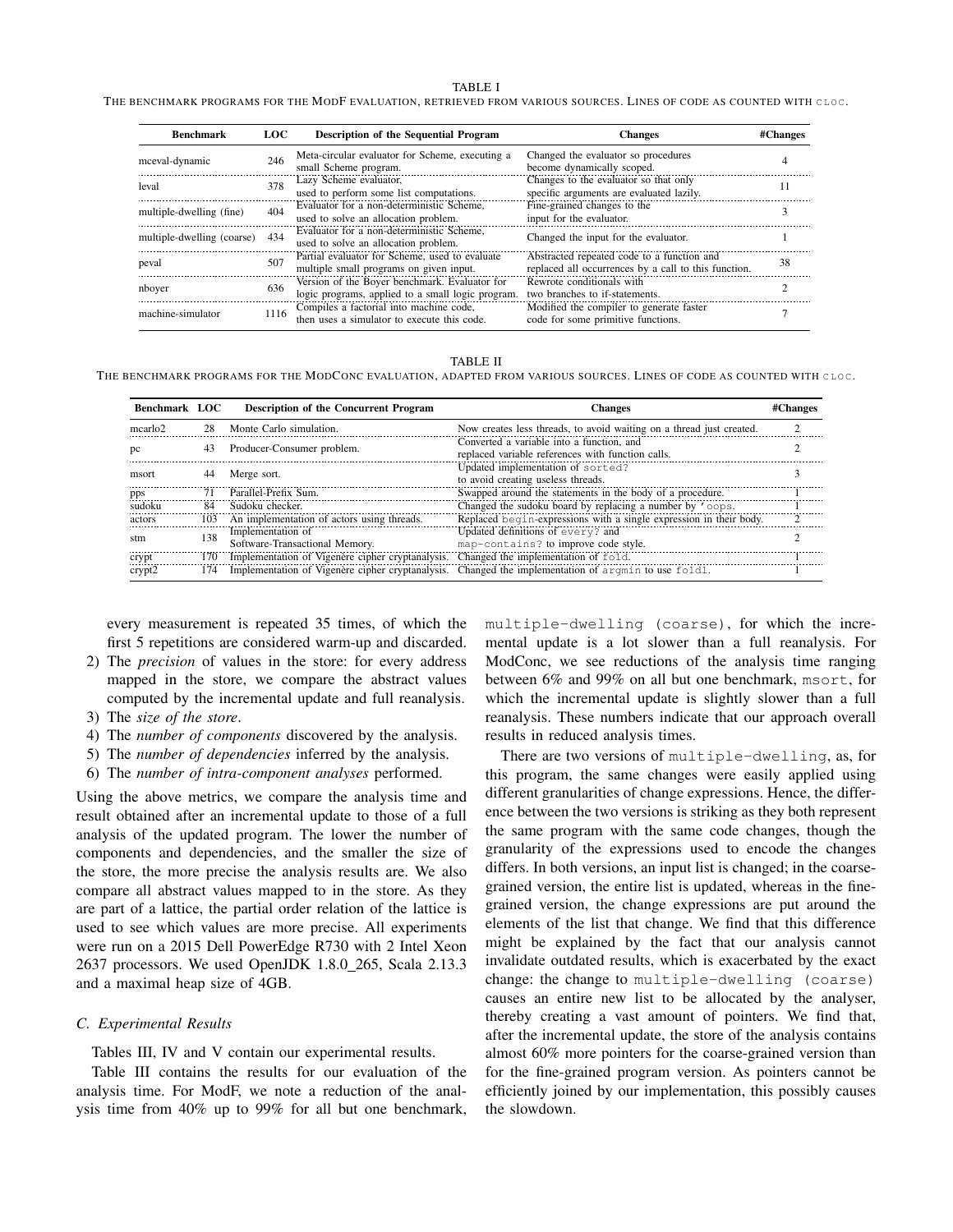#### TABLE III

TIMING RESULTS USING A TIMEOUT. EVERY MEASUREMENT IS REPEATED 30 TIMES, OF WHICH THE AVERAGE IS SHOWN. THE DELTA SHOWS HOW THE TIME NEEDED BY THE INCREMENTAL UPDATE COMPARES TO THE TIME NEEDED BY A FULL REANALYSIS.

|                            |                          | ModF                    | ModConc                                    |             |                     |                          |                         |                            |            |  |  |
|----------------------------|--------------------------|-------------------------|--------------------------------------------|-------------|---------------------|--------------------------|-------------------------|----------------------------|------------|--|--|
| Benchmark                  | Initial<br>Analysis [ms] | Full<br>Reanalysis [ms] | Incremental<br>Update $\lfloor ms \rfloor$ | Δ           | Benchmark           | Initial<br>Analysis [ms] | Full<br>Reanalysis [ms] | Incremental<br>Update [ms] | Δ          |  |  |
| mceval-dynamic             | 226                      | 124                     | 72                                         | $-41.94%$   | mcarlo <sub>2</sub> | 9                        | 29                      | 27                         | $-6.90\%$  |  |  |
| leval                      | 1407                     | 1971                    | 489                                        | $-75.19\%$  | pc                  | 21                       | 16                      |                            | $-31.25%$  |  |  |
| multiple-dwelling (fine)   | 8466                     | 8822                    | 2126                                       | $-75.90\%$  | msort               | 117                      | 151                     | 194                        | $+28.48%$  |  |  |
| multiple-dwelling (coarse) | 3527                     | 3533                    | 15694                                      | $+344.21\%$ | pps                 | 421                      | 423                     |                            | $-99.76%$  |  |  |
| peval                      | 19753                    | 17644                   | 103                                        | $-99.42%$   | sudoku              | 86                       | 90                      | 62                         | $-31.11\%$ |  |  |
| nboyer                     | 1397                     | 1271                    | 98                                         | $-92.29%$   | actors              | 1601                     | 1595                    | 354                        | $-77.81%$  |  |  |
| machine-simulator          | 54124                    | 57043                   | 24093                                      | $-57.76%$   | stm                 | 5384                     | 5597                    | 745                        | $-86.69\%$ |  |  |
|                            |                          |                         |                                            |             | crypt               | 7568                     | 7351                    | 2812                       | $-61.75%$  |  |  |
|                            |                          |                         |                                            |             | crypt2              | 9315                     | 10277                   | 8340                       | $-18.85%$  |  |  |

#### TABLE IV

PRECISION RESULTS. THE TABLE INDICATES HOW MANY ADDRESSES IN THE STORE AFTER AN INCREMENTAL UPDATE CONTAIN A VALUE THAT IS EQUAL OR LESS PRECISE COMPARED TO A FULL REANALYSIS OF THE UPDATED PROGRAM. 66 ADDRESSES CORRESPONDING TO BUILT-IN FUNCTIONS ARE IGNORED AS THEY ARE NEVER ASSIGNED AND HENCE OF EQUAL PRECISION IN ALL CASES. A FOURTH COLUMN INDICATES THE NUMBER OF ADDRESSES PRESENT IN THE INCREMENTALLY UPDATED STORE MINUS THE NUMBER OF ADDRESSES IN THE STORE AFTER A FULL REANALYSIS.

|                            | ModF               |                |                                |                             | <b>ModCone</b>      |                    |          |                             |                             |
|----------------------------|--------------------|----------------|--------------------------------|-----------------------------|---------------------|--------------------|----------|-----------------------------|-----------------------------|
| Benchmark                  | Equally<br>Precise | Less           | Less<br>Precise Precise $[\%]$ | Address<br>Count $(\Delta)$ | Benchmark           | Equally<br>Precise | Less     | Less<br>Precise Precise [%] | Address<br>Count $(\Delta)$ |
| mceval-dynamic             | 158                | 220            | 58.20%                         | 10                          | mcarlo <sub>2</sub> | 28                 | 2        | 6.67%                       |                             |
| leval                      | 187                | 389            | 67.53%                         | 10                          | DC                  | 35                 | 4        | 10.26%                      |                             |
| multiple-dwelling (fine)   | 851                | $\Omega$       | $0.00\%$                       | $\mathbf{0}$                | msort               | 27                 | 9        | 25.00%                      |                             |
| multiple-dwelling (coarse) | 231                | 817            | 77.96%                         | 198                         | pps                 | 99                 | $\theta$ | $0.00\%$                    | 0                           |
| peval                      | 919                | $\overline{c}$ | 0.22%                          | $\mathbf{0}$                | sudoku              | 101                | $\theta$ | $0.00\%$                    | $\Omega$                    |
| nbover                     | 2115               | 17             | 0.80%                          |                             | actors              | 136                | $\theta$ | $0.00\%$                    | $\Omega$                    |
| machine-simulator          | 1676               | 14             | 0.83%                          | 7                           | stm                 | 156                | $\theta$ | $0.00\%$                    | 0                           |
|                            |                    |                |                                |                             | crypt               | 141                | 3        | 2.08%                       | 3                           |
|                            |                    |                |                                |                             | crypt2              | 140                | 6        | 4.11%                       | 6                           |

TABLE V

NUMBER OF COMPONENTS CREATED, NUMBER OF DEPENDENCIES INFERRED AND NUMBER OF INTRA-ANALYSES PERFORMED BY THE INTIAL ANALYSIS OF THE ORIGINAL PROGRAM (I), THE FULL REANALYSIS OF THE UPDATED PROGRAM (R) AND THE INCREMENTAL UPDATE TO THE INITIAL RESULT (U).

|                            |            |     |     |              |       | <b>ModConc</b> |                             |       |      |                     |                |                    |               |      |      |                             |    |                |    |
|----------------------------|------------|-----|-----|--------------|-------|----------------|-----------------------------|-------|------|---------------------|----------------|--------------------|---------------|------|------|-----------------------------|----|----------------|----|
|                            | Components |     |     | Dependencies |       |                | Intra-Component<br>Analyses |       |      | Components          |                |                    | Dependencies  |      |      | Intra-Component<br>Analyses |    |                |    |
| Benchmark                  |            | R   | U   |              | R     | U              |                             | R     | U    | Benchmark           |                | R                  |               |      | R    | U                           |    | R              | U  |
| mceval-dynamic             | 86         | 85  | 87  | 2647         | 2057  | 2742           | 1722                        | 1529  | 273  | mcarlo <sub>2</sub> | 3              | $\overline{c}$     | 3             | 90   | 62   | 91                          |    | $\overline{4}$ |    |
| leval                      | 101        | 107 | 109 | 4999         | 6683  | 6840           | 4155                        | 4413  | 971  | pc                  | 3              | 3                  | 4             | 66   | 67   | 85                          | 8  |                |    |
| multiple-dwelling (fine)   | 139        | 139 | 139 | 14138        | 14538 | 14538          | 7442                        | 7442  | 1245 | msort               | 3              | っ                  | $\mathbf{3}$  | 105  | 77   | 112                         |    | 6              |    |
| multiple-dwelling (coarse) | 39         | 139 | 139 | 14138        | 14498 | 22418          | 5063                        | 5115  | 7982 | pps                 | 3              | $\mathbf{\hat{z}}$ | ٩             | 138  | 138  | 138                         | 6  | 6              |    |
| peval                      | 90         | 91  | 91  | 23564        | 23570 | 24056          | 4816                        | 5222  | 20   | sudoku              | 30             | 30                 | 30            | 1051 | 1051 | 1051                        | 63 | -63            | 35 |
| nboyer                     | 45         | 45  | 45  | 20366        | 20364 | 20376          | 1360                        | 1310  | 33   | actors              |                |                    |               | 233  | 233  | 233                         | 4  | 4              |    |
| machine-simulator          | 282        | 289 | 289 | 55452        | 56166 | 56173          | 43460                       | 48502 | 7633 | stm                 |                | າ                  | $\mathcal{L}$ | 268  | 268  | 268                         |    |                |    |
|                            |            |     |     |              |       |                |                             |       |      | crypt               |                |                    |               | 293  | 293  | 299                         | 8  | 8              |    |
|                            |            |     |     |              |       |                |                             |       |      | crypt2              | $\mathfrak{2}$ | 2                  | $\mathcal{D}$ | 293  | 291  | 303                         | 8  | 8              |    |

Table IV shows the results of our precision evaluation, obtained by comparing the abstract values at each address in the store. Recall that the incremental analysis can never be more precise than a full reanalysis. We see however that on a majority of benchmarks, the precision loss is very small to none. On some benchmarks, however, the loss in precision is more important. For example, multiple-dwelling (coarse) sees a huge loss in precision, as more than 75% of the values in the store is less precise. This can again be linked to the fact that the incremental update creates a lot of pointers while being unable to remove outdated results, as

can be seen in the fourth column of the table. For the msort benchmark, we find that the imprecision arises due to the fact that the incremental update does not remove components: after the incremental update, the store contains abstract values at 9 addresses related to components that are not created by the full reanalysis. Hence, the values at these addresses computed by the incremental update are less precise than those computed by a full reanalysis.

Finally, we consider the results in Table V, which shows the number of components and dependencies discovered by the analysis, as well as the number of intra-component anal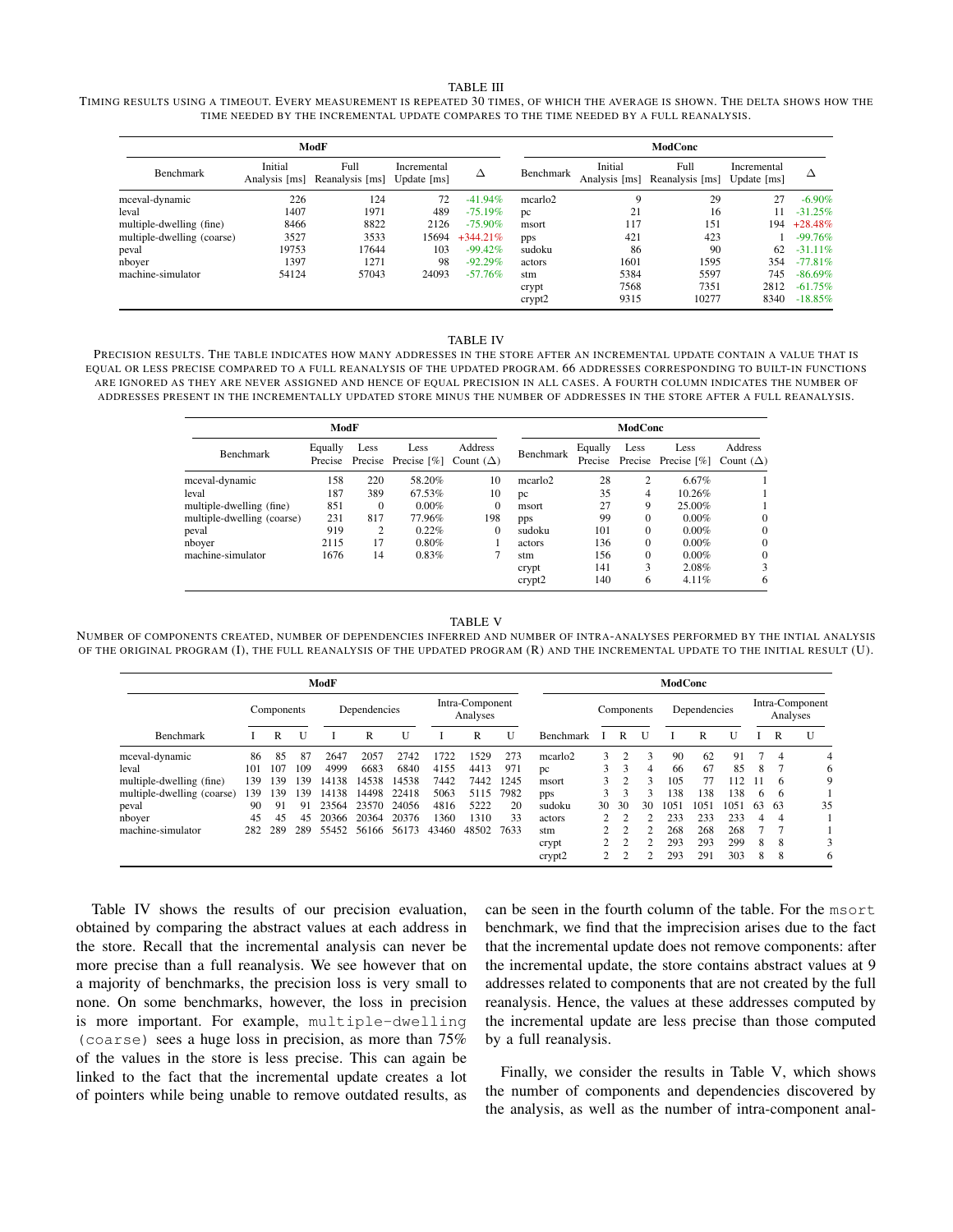yses performed for the initial analysis, full reanalysis, and incremental update of the initial analysis results. On all but three benchmarks, the incremental update requires less intracomponent analyses than a full reanalysis, and hence overall our approach reduces the work required to reach an updated fixed point. The results of an incremental update are less precise than those of a full reanalysis as more components and/or dependencies are inferred for most benchmarks. However as discussed before, the impact on the abstract values in the store is limited. The loss of precision can be mitigated by performing a full reanalysis, e.g., at regular intervals. The point where a full reanalysis is needed may be depend on the actual analysis performed, and should be determined accordingly.

## *D. Discussion*

Our results show that, in general, our approach leads to a reduction of the analysis time, compared to a full reanalysis of the program  $(RQ1)$ . This is also visible when comparing the number of intra-component analyses required to reach the fixed point. On two programs, a slowdown is seen, which is caused by an increased imprecision due to the incremental update. However, in general, the precision of an incremental update seems to be comparable to that of a full reanalysis (RQ2). We see that for ModF, on average, our approach results in higher reductions of the analysis time than for ModConc (RQ3). This is most likely caused by the fact that the ModF analyses create more components than the ModConc analyses, given our evaluation set-up. Also, the components created by ModConc, that correspond to spawned threads, are generally bigger than the ones created by ModF, which correspond to function calls. Hence, ModConc leads to more coarse-grained incrementality for which the reduction of the analysis time may be smaller.

Our experiments show that our approach leads to a reduction of the reanalysis time when applied on context-insensitive analyses for Scheme, a highly dynamic, higher-order language. We find that our approach is sufficiently general to be applied on different types of modular analyses, as we have demonstrated using our experiments. Hence, our approach improves upon current incremental analyses that require a statically known call graph or are tailored to specific analyses.

As is shown in the example of Section II-A2, which uses call expressions as component contexts, our approach can also be instantiated with context-sensitive analyses. We restricted our evaluation to two context-insensitive analyses, where all components contain empty contexts. If more information is stored in a context, the analysis may create more components, which both impacts the incremental update and full reanalysis. This may also depend on the abstract domain used, as a component context can contain abstract values. Hence, extending the evaluation to context-sensitive analyses would require investigating other abstract domains. However, the abstract domain only impacts the creation of components via the component contexts, hence we do not expect changes in the results for context-insensitive analyses when using different abstract domains.

# *E. Threats to Validity*

We now briefly identify possible threats to the validity of our results, following the classification of Wohlin et al. [29].

*1) Analysis Framework:* A threat to the *external validity* comes from the framework in which our approach has been implemented. This framework is based on ModF [17] and ModConc [18], [19], both inspired by the work of Cousot and Cousot [20]. Various precision-improving optimisations, such as abstract garbage collection [30], [31], exist, but are not incorporated in our framework. We do not expect detrimental changes to our results should they be integrated. Also, our approach has only been incorporated in a research-oriented framework. An incorporation in a production quality tool may be required to show how our approach performs in practice. We are however unaware of any industry-standard analysis frameworks for dynamic languages that offer heavyweight analyses and follow a modular design.

*2) Evaluation:* A threat to the *conclusion validity* of our experiments stems from the low number of benchmark programs used. In the literature, there is no standard set of benchmarks used to evaluate incremental static analyses of dynamic languages, for which we had to compose a benchmark suite ourselves. To compose this benchmark suite, we added change expressions to the benchmark programs manually. Another approach would be to add such expressions programmatically, enabling more benchmark programs, but such changes might not reflect real changes made by developers.

To each program, we have manually added changes. We did not possess change histories for the programs. We however made sensible and varied changes that could reflect actual developer edits. For example, some of the ModF benchmark programs have been used during university classes. To these programs, the changes correspond to solving a course assignment. For ModConc, the changes could correspond to refactorings. We therefore believe that our changes are sufficiently varied and realistic to validate our approach, even though the number of changes to some programs is limited.

# V. RELATED WORK

We now review related work on incremental static analysis.

# *A. Incremental Analyses with Static Call Graphs*

Many approaches to incremental analysis rely on a statically available call graph that is not impacted by code changes. There have been such incremental adaptations of CFL reachability analyses [13], [14], IDE/DFS analyses [15], alias analyses [10], logic-based analyses [11], classical dataflow problems [6]–[8], interval analyses [9], model checking [12], and incremental analyses through novel analysis mechanisms such as diff-graphs [32], or for specific client analyses such as race detection [5]. Our approach is designed with at its core the ability to support call graphs that are discovered during the modular analysis and that are updated when the code changes.

McPeak et al. [33] propose an incremental and parallel static analysis for C programs. The analysis is split into deterministic work units of which the results are cached. Upon a code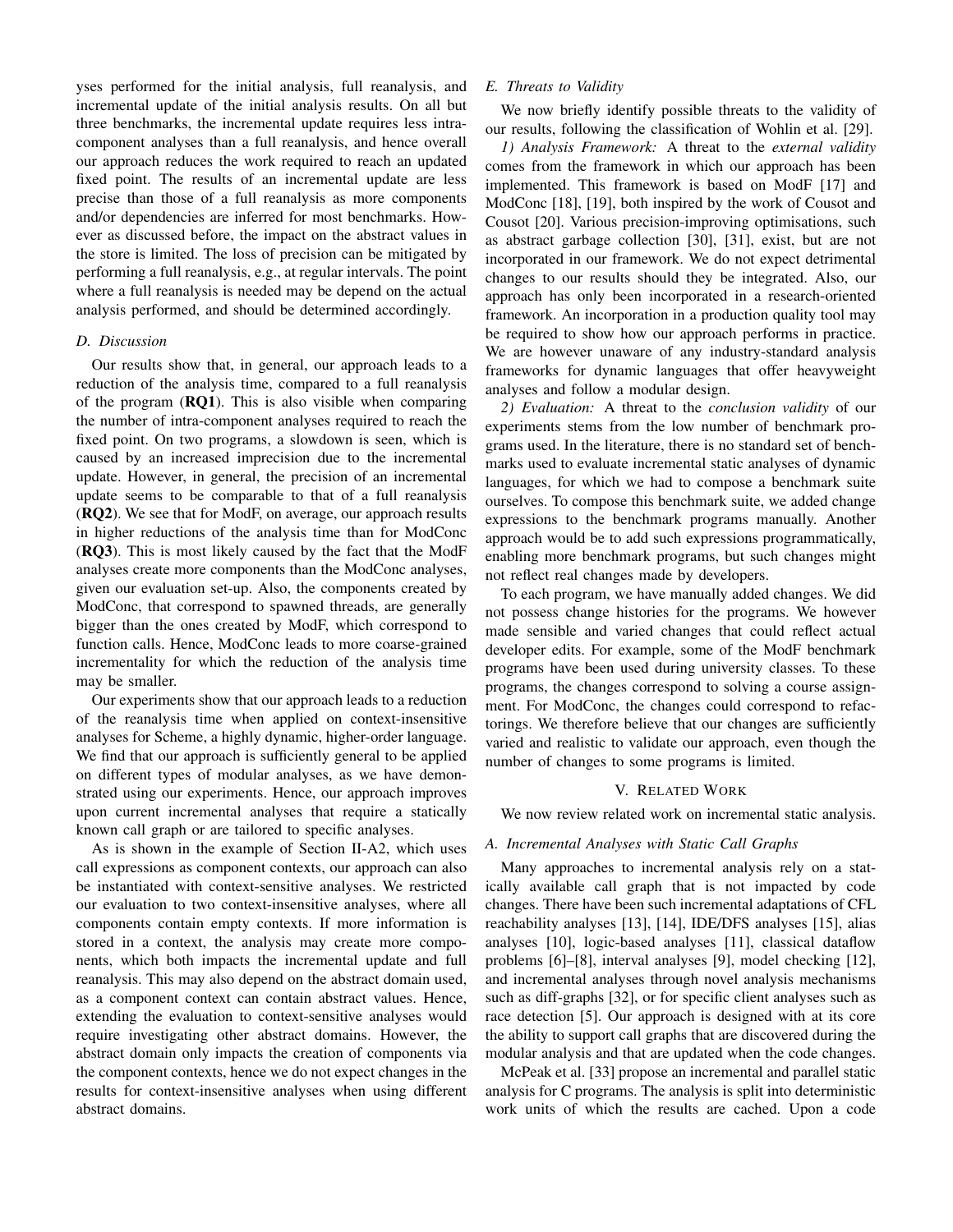change, the cache is updated so that stale results are removed. Special care is taken to avoid including in the cache results that may need to be updated upon code changes, by relying on *stable anchor points* in the source code. To avoid dealing with this consideration, we use change expressions.

#### *B. Incremental Analyses without Static Call Graphs*

Liu et al. [16] propose an alternative to incremental pointsto analysis that does not require expensive graph reachability computations. Like ours, this approach does not require to know the call graph of program before the incremental run – as it may be modified by the program change– and unlike ours, they achieve the same precision as a full reanalysis of the program. This approach remains however limited to flow-insensitive analyses, while our approach does not pose any restriction on the flow sensitivity of the intra-component analysis. As discussed in Section IV-D, our approach can be extended to context-sensitive analyses.

Seidl et al. [34] propose to use *generic local solvers* to provide incrementalisation in an analysis infrastructure without restricting the design of the analysis (modular, IDE, IFDS). Similar to our approach, this is achieved by modifying a topdown solver to leverage dependencies for incrementality. To reuse results from the previous run of the analysis, functions are matched to functions with the same name in the previous version of the program. For every modified function, results corresponding to any of the program points of the function are invalidated. We avoid matching functions by the use of change expressions which can encode finer-grained changes, and we do not invalidate program results, but update them in a monotone way. As a result, our approach may result in a loss of precision across incremental runs.

Nichols et al. [35] provide an incremental analysis for JavaScript. The analysis creates a mapping of analysis results from the old program points to the new program points. The fixed-point computation can then be restarted and makes use of this mapping to reuse analysis results, thereby accelerating the convergence of the analysis. Because the impact of changes cannot be bounded, all program points need to be reanalysed at least once. In contrast, our analysis bounds program changes to the affected analysis components, and many components can therefore be skipped during the reanalysis.

IncA [36]–[38] is an analysis framework that provides a DSL to specify analyses. Using a projectional editor, programs are represented using graph patterns that are constructed on top of the program's AST. An analysis is constructed by specifying graph patterns of interest, and using an algorithm for incremental graph pattern matching, IncA keeps analysis results up to date with code changes. In contrast, our approach can be applied to existing modular analyses and does not require analyses to be respecified as so called *pattern functions*, which is the case for IncA. Finally, to represent changes, our approach makes use of change expressions, whereas IncA is implemented on top of a projectional editor.

*Andromeda* [39] is a framework used to perform taint analyses incrementally, in a demand-driven way. Upon changes to the program, Andromeda performs a change impact analysis that computes the part of the analysis result to be invalidated, and the parts that need to be updated. The change impact analysis determines the affected data structures, and uses an auxiliary *support graph* to find outdated taint facts, which are then removed. Hence, unlike our approach, which may lose precision over incremental runs, Andromeda removes outdated facts causing the results to remain precise. Our change impact analysis is more lightweight, as intra-program dependencies are already reified by the modular analysis, and we only need to identify components directly affected by a change. Also, the approach we present merely requires a mapping from expressions to sets of components, no complex auxiliary data structures are involved. Finally, Andromeda is specialised to a taint analysis, while our approach can be applied to any modular analysis as long as dependencies are inferred by the intra-component analysis.

# *C. Summary*

In comparison to the related work presented in this section, our approach results in general incremental modular analyses that can support highly dynamic, higher-order languages and program changes that modify the program's call graph. Our approach is not specific to any particular analysis, and allows the impact of changes to be bounded to the parts of the analysis results that are affected by program changes. Additionally, the analyses must not be reformulated, and only a single lightweight auxiliary data structure is required.

#### VI. CONCLUSION

We introduced an approach to incrementalise modular analyses based on reified inter-component dependencies. A change impact calculation infers the components directly affected by a change, which are then reanalysed. The reified dependencies ensure that transitively affected components are also reanalysed. Hence, the modularity of the analysis leads to a relatively straightforward incrementalisation, where only the analysis results for the components directly or indirectly affected by the changes are updated.

We applied our approach to both a function-modular and thread-modular analysis for Scheme, a dynamic, higher-order language. We found that an incremental update is faster than a full recomputation of the result on 14 out of 16 benchmark programs, reducing the analysis time by up to 99%. A high precision is retained for most benchmark programs.

We envision several possible improvements to this approach. First, we want to investigate changes that affect the lexical environment of expressions. Processing such changes requires an update of the internal data structures of the analysis, e.g., to update the lexical environments stored in closures. A second path to follow would be investigating the invalidation of outdated results, to improve the precision of updated results.

## ACKNOWLEDGEMENTS

This work was partially supported by *Research Foundation – Flanders (FWO)* (grant numbers 11F4820N and 11D5718N), and by *"Cybersecurity Initiative Flanders"*.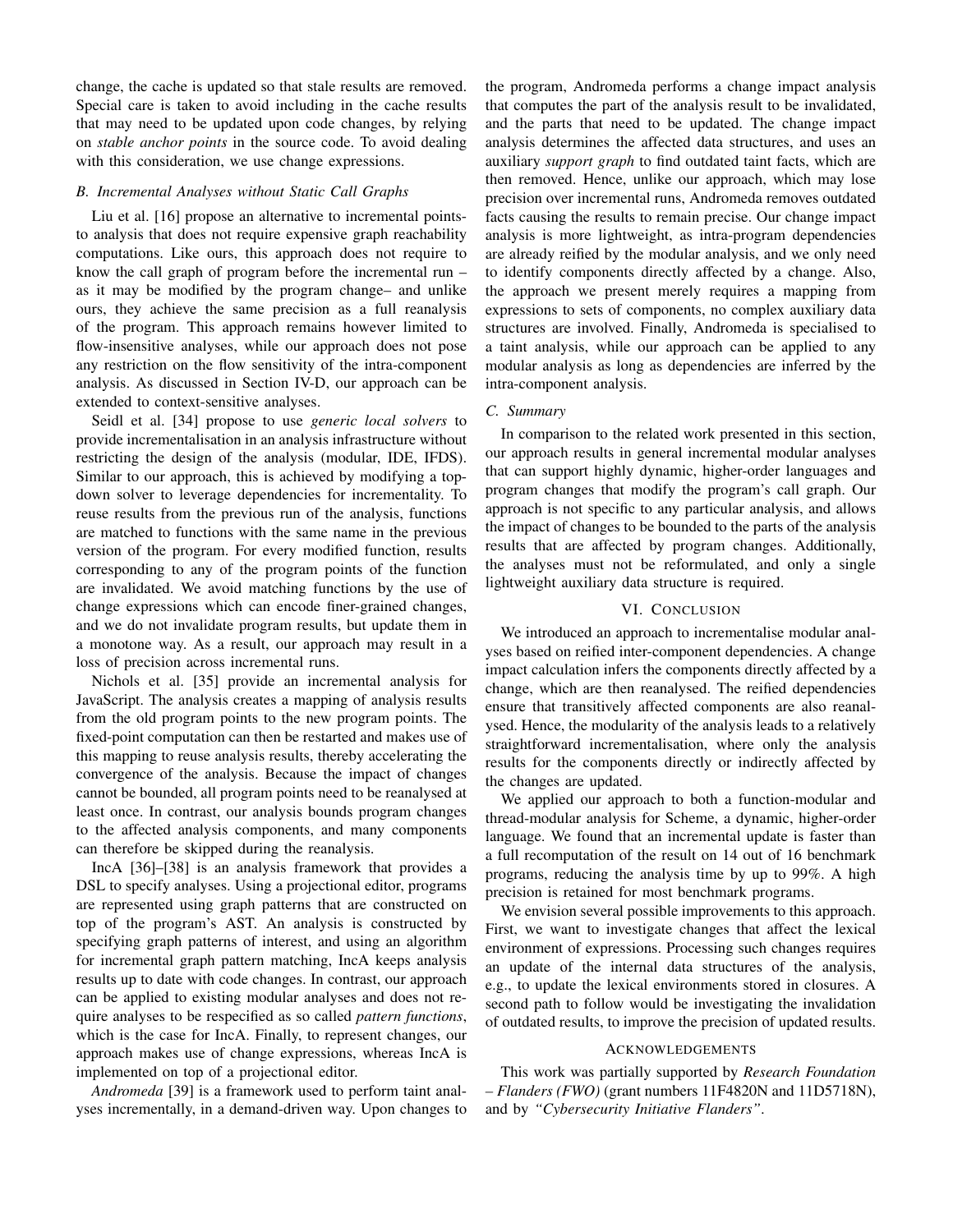#### **REFERENCES**

- [1] R. Purushothaman and D. E. Perry, "Toward Understanding the Rhetoric of Small Source Code Changes," *IEEE Trans. Software Eng.*, vol. 31, no. 6, pp. 511–526, 2005.
- [2] A. Alali, H. H. Kagdi, and J. I. Maletic, "What's a Typical Commit? A Characterization of Open Source Software Repositories," in *The 16th IEEE International Conference on Program Comprehension, ICPC 2008, Amsterdam, The Netherlands, June 10-13, 2008*, R. L. Krikhaar, R. Lämmel, and C. Verhoef, Eds. IEEE Computer Society, 2008, pp. 182–191.
- [3] L. Hattori and M. Lanza, "On the Nature of Commits," in *23rd IEEE/ACM International Conference on Automated Software Engineering - Workshop Proceedings (ASE Workshops 2008), 15-16 September 2008, L'Aquila, Italy*. IEEE, 2008, pp. 63–71.
- [4] M. Harman and P. W. O'Hearn, "From Start-ups to Scale-ups: Opportunities and Open Problems for Static and Dynamic Program Analysis," in *18th IEEE International Working Conference on Source Code Analysis and Manipulation, SCAM 2018, Madrid, Spain, September 23-24, 2018*. IEEE Computer Society, 2018, pp. 1–23.
- [5] S. Zhan and J. Huang, "ECHO: instantaneous in situ race detection in the IDE," in *Proceedings of the 24th ACM SIGSOFT International Symposium on Foundations of Software Engineering, FSE 2016, Seattle, WA, USA, November 13-18, 2016*, 2016, pp. 775–786. [Online]. Available: https://doi.org/10.1145/2950290.2950332
- [6] F. K. Zadeck, "Incremental data flow analysis in a structured program editor," in *Proceedings of the 1984 SIGPLAN Symposium on Compiler Construction, Montreal, Canada, June 17-22, 1984*, M. S. V. Deusen and S. L. Graham, Eds. ACM, 1984, pp. 132–143. [Online]. Available: https://doi.org/10.1145/502874.502888
- [7] M. D. Carroll and B. G. Ryder, "Incremental data flow analysis via dominator and attribute updates," in *Conference Record of the Fifteenth Annual ACM Symposium on Principles of Programming Languages, San Diego, California, USA, January 10-13, 1988*, J. Ferrante and P. Mager, Eds. ACM Press, 1988, pp. 274–284. [Online]. Available: https://doi.org/10.1145/73560.73584
- [8] L. L. Pollock and M. L. Soffa, "An incremental version of iterative data flow analysis," *IEEE Trans. Software Eng.*, vol. 15, no. 12, pp. 1537–1549, 1989. [Online]. Available: https://doi.org/10.1109/32.58766
- [9] M. G. Burke, "An interval-based approach to exhaustive and incremental interprocedural data-flow analysis," *ACM Trans. Program. Lang. Syst.*, vol. 12, no. 3, pp. 341–395, 1990. [Online]. Available: https://doi.org/10.1145/78969.78963
- [10] J. Yur, B. G. Ryder, and W. Landi, "An incremental flow- and context-sensitive pointer aliasing analysis," in *Proceedings of the 1999 International Conference on Software Engineering, ICSE' 99, Los Angeles, CA, USA, May 16-22, 1999*, B. W. Boehm, D. Garlan, and J. Kramer, Eds. ACM, 1999, pp. 442–451. [Online]. Available: https://doi.org/10.1145/302405.302676
- [11] D. Saha and C. R. Ramakrishnan, "Incremental and Demand-driven Points-To Analysis Using Logic Programming," in *Proceedings of the 7th International ACM SIGPLAN Conference on Principles and Practice of Declarative Programming, July 11-13 2005, Lisbon, Portugal*, P. Barahona and A. P. Felty, Eds. ACM, 2005, pp. 117–128.
- [12] C. L. Conway, K. S. Namjoshi, D. Dams, and S. A. Edwards, "Incremental algorithms for inter-procedural analysis of safety properties," in *Computer Aided Verification, 17th International Conference, CAV 2005, Edinburgh, Scotland, UK, July 6-10, 2005, Proceedings*, ser. Lecture Notes in Computer Science, K. Etessami and S. K. Rajamani, Eds., vol. 3576. Springer, 2005, pp. 449–461. [Online]. Available: https://doi.org/10.1007/11513988\\_45
- [13] L. Shang, Y. Lu, and J. Xue, "Fast and precise points-to analysis with incremental cfl-reachability summarisation: preliminary experience," in *IEEE/ACM International Conference on Automated Software Engineering, ASE'12, Essen, Germany, September 3-7, 2012*, 2012, pp. 270–273. [Online]. Available: https://doi.org/10.1145/2351676.2351720
- [14] Y. Lu, L. Shang, X. Xie, and J. Xue, "An incremental points-to analysis with cfl-reachability," in *Compiler Construction - 22nd International Conference, CC 2013, Held as Part of the European Joint Conferences on Theory and Practice of Software, ETAPS 2013, Rome, Italy, March 16-24, 2013. Proceedings*, 2013, pp. 61–81. [Online]. Available: https://doi.org/10.1007/978-3-642-37051-9\\_4
- [15] S. Arzt and E. Bodden, "Reviser: Efficiently Updating IDE-/IFDS-Based Data-Flow Analyses in Response to Incremental Program Changes," in

*Proceedings of the 36th International Conference on Software Engineering, ICSE 2014, Hyderabad, India, May 31 - June 07, 2014*, P. Jalote, L. C. Briand, and A. van der Hoek, Eds. New York, NY, USA: ACM Press, 2014, pp. 288–298.

- [16] B. Liu, J. Huang, and L. Rauchwerger, "Rethinking incremental and parallel pointer analysis," *ACM Trans. Program. Lang. Syst.*, vol. 41, no. 1, pp. 6:1–6:31, 2019. [Online]. Available: https: //doi.org/10.1145/3293606
- [17] J. Nicolay, Q. Stiévenart, W. De Meuter, and C. De Roover, "Effect-Driven Flow Analysis," in *Proceedings of the 20th International Conference on Verification, Model Checking, and Abstract Interpretation, VMCAI 2019, Cascais, Portugal, January 13-15, 2019*, C. Enea and R. Piskac, Eds. Cham, Switzerland: Springer International Publishing, 2019, pp. 247–274.
- [18] Q. Stiévenart, "Scalable Designs for Abstract Interpretation of Concurrent Programs: Application to Actors and Shared-Memory Multi-Threading," Doctoral dissertation, Vrije Universiteit Brussel, Brussels, Belgium, 2018.
- [19] Q. Stiévenart, J. Nicolay, W. De Meuter, and C. De Roover, "A General Method for Rendering Static Analyses for Diverse Concurrency Models Modular," *Journal of Systems and Software*, vol. 147, pp. 17–45, 2019.
- [20] P. Cousot and R. Cousot, "Modular Static Program Analysis," in *Proceedings of the 11th International Conference on Compiler Construction, CC 2002, Grenoble, France, April 8-12, 2002*, R. N. Horspool, Ed. Berlin, Heidelberg, Germany: Springer, 2002, pp. 159–178.
- [21] E. Goubault, S. Putot, and F. Védrine, "Modular static analysis with zonotopes," in *Static Analysis - 19th International Symposium, SAS 2012, Deauville, France, September 11-13, 2012. Proceedings*, 2012, pp. 24–40.
- [22] A. Miné, "Relational thread-modular static value analysis by abstract interpretation," in *Verification, Model Checking, and Abstract Interpretation - 15th International Conference, VMCAI 2014, San Diego, CA, USA, January 19-21, 2014, Proceedings*, 2014, pp. 39–58.
- [23] M. Journault, A. Miné, and A. Ouadjaout, "Modular static analysis of string manipulations in C programs," in *Static Analysis - 25th International Symposium, SAS 2018, Freiburg, Germany, August 29-31, 2018, Proceedings*, 2018, pp. 243–262.
- [24] H. Palikareva, T. Kuchta, and C. Cadar, "Shadow of a Doubt: Testing for Divergences Between Software Versions," in *Proceedings of the 38th International Conference on Software Engineering, ICSE 2016, Austin, TX, USA, May 14-22, 2016*, L. K. Dillon, W. Visser, and L. Williams, Eds. New York, NY, USA: ACM, 2016, pp. 1181–1192.
- [25] J. Falleri, F. Morandat, X. Blanc, M. Martinez, and M. Monperrus, "Fine-grained and Accurate Source Code Differencing," in *ACM/IEEE International Conference on Automated Software Engineering, ASE '14, Vasteras, Sweden - September 15 - 19, 2014*, I. Crnkovic, M. Chechik, and P. Grünbacher, Eds. New York, NY, USA: ACM, 2014, pp. 313– 324.
- [26] W. Muylaert and C. De Roover, "Untangling Composite Commits Using Program Slicing," in *18th IEEE International Working Conference on Source Code Analysis and Manipulation, SCAM 2018, Madrid, Spain, September 23-24, 2018*. IEEE Computer Society, 2018, pp. 193–202.
- [27] R. Stevens, T. Molderez, and C. De Roover, "Querying distilled code changes to extract executable transformations," *Empirical Software Engineering*, vol. 24, no. 1, pp. 491–535, 2019.
- [28] N. Van Es, J. Van der Plas, O. Stiévenart, and C. De Roover, "MAF: A Framework for Modular Static Analysis of Higher-Order Languages," in *20th IEEE International Working Conference on Source Code Analysis and Manipulation, SCAM 2020, Adelaide, Australia, September 27-28, 2020*. IEEE Computer Society, 2020.
- [29] C. Wohlin, P. Runeson, M. Höst, M. C. Ohlsson, and B. Regnell, *Experimentation in Software Engineering - An Introduction*, ser. The Kluwer International Series in Software Engineering. Kluwer, 2000, vol. 6.
- [30] M. Might and O. Shivers, "Improving Flow Analyses via ΓCFA: Abstract Garbage Collection and Counting," in *Proceedings of the 11th ACM SIGPLAN International Conference on Functional Programming, ICFP 2006, Portland, OR, USA, September 16-21, 2006*, J. H. Reppy and J. L. Lawall, Eds. New York, NY, USA: ACM, 2006, pp. 13–25.
- [31] N. Van Es, Q. Stiévenart, and C. De Roover, "Garbage-free abstract interpretation through abstract reference counting," in *33rd European Conference on Object-Oriented Programming, ECOOP 2019, July 15-19, 2019, London, United Kingdom*, 2019, pp. 10:1–10:33. [Online]. Available: https://doi.org/10.4230/LIPIcs.ECOOP.2019.10